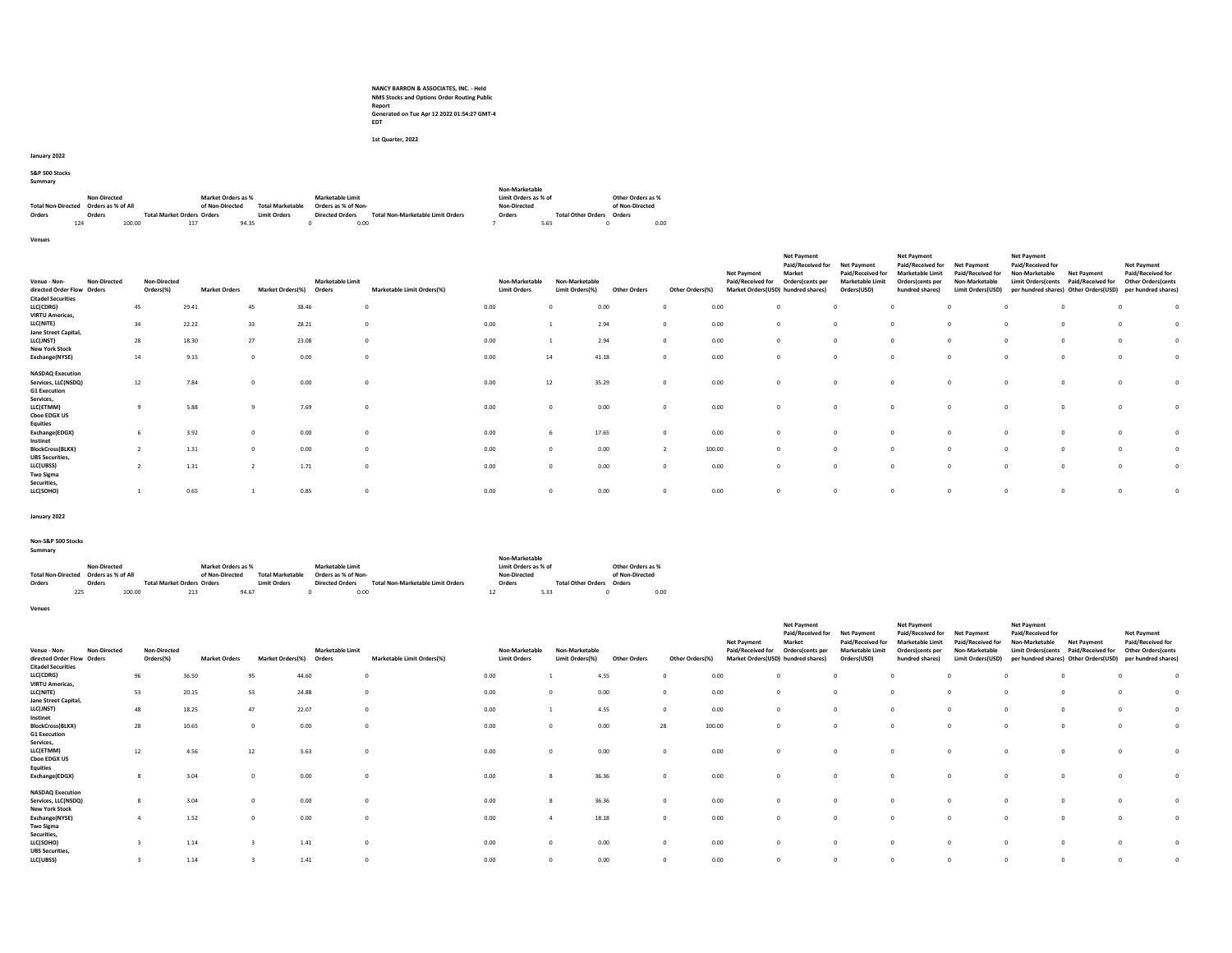### January 2022

# Option Contracts Summary

|                           |                    |        |                                   |                    |       |                         |                        |                     |                                          |        | Non-Marketable       |                           |                   |      |
|---------------------------|--------------------|--------|-----------------------------------|--------------------|-------|-------------------------|------------------------|---------------------|------------------------------------------|--------|----------------------|---------------------------|-------------------|------|
|                           | Non-Directed       |        |                                   | Market Orders as % |       |                         |                        | Marketable Limit    |                                          |        | Limit Orders as % of |                           | Other Orders as % |      |
| <b>Total Non-Directed</b> | Orders as % of All |        |                                   | of Non-Directed    |       | <b>Total Marketable</b> |                        | Orders as % of Non- |                                          |        | Non-Directed         |                           | of Non-Directed   |      |
| Orders                    | Orders             |        | <b>Total Market Orders Orders</b> |                    |       | <b>Limit Orders</b>     | <b>Directed Orders</b> |                     | <b>Total Non-Marketable Limit Orders</b> | Orders |                      | <b>Total Other Orders</b> | Orders            |      |
| 43                        |                    | 100.00 |                                   |                    | 18.60 |                         |                        | 0.00                |                                          | 31     | 72.09                |                           |                   | 9.30 |

Venues

| <b>Non-Directed</b><br>Venue - Non-<br>directed Order Flow Orders<br><b>Citadel Securities</b> | <b>Non-Directed</b><br>Orders(%) | <b>Market Orders</b> | Market Orders(%) | <b>Marketable Limit</b><br>Orders | Marketable Limit Orders(%) | Non-Marketable<br><b>Limit Orders</b> | Non-Marketable<br>Limit Orders(%) | <b>Other Orders</b> | Other Orders(%) | Net Payment<br>Paid/Received for | <b>Net Payment</b><br>Paid/Received for<br>Market<br>Orders(cents per<br>Market Orders(USD) hundred shares) | <b>Net Payment</b><br>Paid/Received for<br><b>Marketable Limit</b><br>Orders(USD) | Net Payment<br>Paid/Received for<br><b>Marketable Limit</b><br>Orders(cents per<br>hundred shares) | <b>Net Payment</b><br>Paid/Received for<br>Non-Marketable<br><b>Limit Orders(USD)</b> | <b>Net Payment</b><br>Paid/Received for<br>Non-Marketable<br><b>Limit Orders/cents</b> | <b>Net Payment</b><br>Paid/Received for<br>per hundred shares) Other Orders(USD) | Net Payment<br>Paid/Received for<br><b>Other Orders (cents</b><br>per hundred shares) |          |
|------------------------------------------------------------------------------------------------|----------------------------------|----------------------|------------------|-----------------------------------|----------------------------|---------------------------------------|-----------------------------------|---------------------|-----------------|----------------------------------|-------------------------------------------------------------------------------------------------------------|-----------------------------------------------------------------------------------|----------------------------------------------------------------------------------------------------|---------------------------------------------------------------------------------------|----------------------------------------------------------------------------------------|----------------------------------------------------------------------------------|---------------------------------------------------------------------------------------|----------|
| LLC(CDRG)                                                                                      | 26                               | 50.00                |                  | 62.50                             |                            | 0.00                                  | 17                                | 42.50               |                 | 100.00                           | $\Omega$                                                                                                    |                                                                                   |                                                                                                    |                                                                                       |                                                                                        |                                                                                  |                                                                                       |          |
| Wolverine<br><b>Execution Services</b>                                                         |                                  |                      |                  |                                   |                            |                                       |                                   |                     |                 |                                  |                                                                                                             |                                                                                   |                                                                                                    |                                                                                       |                                                                                        |                                                                                  |                                                                                       |          |
| LLC(WEXX)                                                                                      | 12                               | 23.08                |                  | 0.00                              |                            | 0.00                                  | 12                                | 30.00               | $^{\circ}$      | 0.00                             | $\Omega$                                                                                                    |                                                                                   |                                                                                                    | $\Omega$                                                                              |                                                                                        | $^{\circ}$                                                                       |                                                                                       |          |
| <b>Dash Financial</b><br><b>Technologies</b>                                                   |                                  |                      |                  |                                   |                            |                                       |                                   |                     |                 |                                  |                                                                                                             |                                                                                   |                                                                                                    |                                                                                       |                                                                                        |                                                                                  |                                                                                       |          |
| LLC(DASH)                                                                                      |                                  | 15.38                |                  | 12.50                             |                            | 0.00                                  |                                   | 17.50               | $^{\circ}$      | 0.00                             | $\Omega$                                                                                                    |                                                                                   |                                                                                                    |                                                                                       |                                                                                        | $\Omega$                                                                         |                                                                                       | $\Omega$ |
| Susquehanna<br>Capital                                                                         |                                  |                      |                  |                                   |                            |                                       |                                   |                     |                 |                                  |                                                                                                             |                                                                                   |                                                                                                    |                                                                                       |                                                                                        |                                                                                  |                                                                                       |          |
| Group(SUSQ)                                                                                    |                                  | 9.62                 |                  | 12.50                             |                            | 0.00                                  |                                   | 10.00               | $^{\circ}$      | 0.00                             | $\Omega$                                                                                                    |                                                                                   |                                                                                                    |                                                                                       |                                                                                        | $\Omega$                                                                         |                                                                                       |          |
| <b>Morgan Stanley &amp;</b>                                                                    |                                  |                      |                  |                                   |                            |                                       |                                   |                     |                 |                                  |                                                                                                             |                                                                                   |                                                                                                    |                                                                                       |                                                                                        |                                                                                  |                                                                                       |          |
| Company<br>LLC(MSCO)                                                                           |                                  | 1.92                 |                  | 12.50                             |                            | 0.00                                  |                                   | 0.00                | $^{\circ}$      | 0.00                             | $\Omega$                                                                                                    |                                                                                   |                                                                                                    |                                                                                       |                                                                                        | $\Omega$                                                                         |                                                                                       | $\Omega$ |

### February 2022

## S&P 500 Stocks Summary

|                           |                    |                                   |                    |                         |                        |                                          | Non-Marketable       |                                  |                   |      |
|---------------------------|--------------------|-----------------------------------|--------------------|-------------------------|------------------------|------------------------------------------|----------------------|----------------------------------|-------------------|------|
|                           | Non-Directed       |                                   | Market Orders as % |                         | Marketable Limit       |                                          | Limit Orders as % of |                                  | Other Orders as % |      |
| <b>Total Non-Directed</b> | Orders as % of All |                                   | of Non-Directed    | <b>Total Marketable</b> | Orders as % of Non-    |                                          | Non-Directed         |                                  | of Non-Directed   |      |
| Orders                    | Orders             | <b>Total Market Orders Orders</b> |                    | <b>Limit Orders</b>     | <b>Directed Orders</b> | <b>Total Non-Marketable Limit Orders</b> | Orders               | <b>Total Other Orders Orders</b> |                   |      |
|                           | 100.00             |                                   | 96.70              |                         |                        | 0.00                                     |                      | 2.2C                             |                   | 1.10 |

Venues

| Venue - Non-<br>directed Order Flow Orders | <b>Non-Directed</b> | <b>Non-Directed</b><br>Orders(%) | <b>Market Orders</b> | Market Orders(%) | Marketable Limit<br>Orders | Marketable Limit Orders(%) | Non-Marketable<br><b>Limit Orders</b> | Non-Marketable<br>Limit Orders(%) | <b>Other Orders</b> | Other Orders (% | <b>Net Payment</b><br>Paid/Received for | <b>Net Payment</b><br>Paid/Received for<br>Market<br>Orders(cents per<br>Market Orders(USD) hundred shares) | <b>Net Payment</b><br>Paid/Received for<br><b>Marketable Limit</b><br>Orders(USD) | <b>Net Payment</b><br>Paid/Received for<br><b>Marketable Limit</b><br>Orders(cents per<br>hundred shares) | <b>Net Payment</b><br>Paid/Received for<br>Non-Marketable<br>Limit Orders(USD) | <b>Net Payment</b><br>Paid/Received for<br>Non-Marketable<br><b>Limit Orders/cents</b> | <b>Net Payment</b><br>Paid/Received for<br>per hundred shares) Other Orders(USD) | <b>Net Payment</b><br>Paid/Received for<br><b>Other Orders (cents</b><br>per hundred shares) |            |
|--------------------------------------------|---------------------|----------------------------------|----------------------|------------------|----------------------------|----------------------------|---------------------------------------|-----------------------------------|---------------------|-----------------|-----------------------------------------|-------------------------------------------------------------------------------------------------------------|-----------------------------------------------------------------------------------|-----------------------------------------------------------------------------------------------------------|--------------------------------------------------------------------------------|----------------------------------------------------------------------------------------|----------------------------------------------------------------------------------|----------------------------------------------------------------------------------------------|------------|
| <b>Citadel Securities</b><br>LLC(CDRG)     |                     | 47                               | 48.45                | 45               | 51.14                      | $\Omega$                   | 0.00                                  |                                   | 16.67               |                 | 50.00                                   | $\Omega$                                                                                                    |                                                                                   | $\Omega$                                                                                                  |                                                                                |                                                                                        |                                                                                  |                                                                                              |            |
| <b>VIRTU Americas,</b>                     |                     |                                  |                      |                  |                            |                            |                                       |                                   |                     |                 |                                         |                                                                                                             |                                                                                   |                                                                                                           |                                                                                |                                                                                        |                                                                                  |                                                                                              |            |
| LLC(NITE)                                  |                     | 25                               | 25.77                | 24               | 27.27                      | $^{\circ}$                 | 0.00                                  |                                   | 16.67               |                 | 0.00                                    | $\Omega$                                                                                                    |                                                                                   | $\Omega$                                                                                                  |                                                                                | $\Omega$                                                                               |                                                                                  |                                                                                              |            |
| Jane Street Capital,                       |                     |                                  |                      |                  |                            |                            |                                       |                                   |                     |                 |                                         |                                                                                                             |                                                                                   |                                                                                                           |                                                                                |                                                                                        |                                                                                  |                                                                                              |            |
| LLC(JNST)                                  |                     | 13                               | 13.40                | 13               | 14.77                      | $^{\circ}$                 | 0.00                                  |                                   | 0.00                |                 | 0.00                                    | $\overline{0}$                                                                                              |                                                                                   | 0                                                                                                         |                                                                                |                                                                                        |                                                                                  |                                                                                              |            |
| <b>NASDAQ Execution</b>                    |                     |                                  |                      |                  |                            |                            |                                       |                                   |                     |                 |                                         |                                                                                                             |                                                                                   |                                                                                                           |                                                                                |                                                                                        |                                                                                  |                                                                                              |            |
| Services, LLC(NSDQ)                        |                     |                                  | 5.15                 | $\circ$          | 0.00                       |                            | 100.00                                |                                   | 66.67               |                 | 0.00                                    | $\overline{0}$                                                                                              |                                                                                   | $\Omega$                                                                                                  |                                                                                |                                                                                        |                                                                                  |                                                                                              | $\Omega$   |
| <b>G1 Execution</b>                        |                     |                                  |                      |                  |                            |                            |                                       |                                   |                     |                 |                                         |                                                                                                             |                                                                                   |                                                                                                           |                                                                                |                                                                                        |                                                                                  |                                                                                              |            |
| Services,                                  |                     |                                  |                      |                  |                            |                            |                                       |                                   |                     |                 |                                         |                                                                                                             |                                                                                   |                                                                                                           |                                                                                |                                                                                        |                                                                                  |                                                                                              |            |
| LLC(ETMM)                                  |                     |                                  | 3.09                 |                  | 3.41                       | $^{\circ}$                 | 0.00                                  |                                   | 0.00                |                 | 0.00                                    | $\Omega$                                                                                                    |                                                                                   | $\Omega$                                                                                                  |                                                                                |                                                                                        |                                                                                  |                                                                                              | $\sqrt{2}$ |
| <b>Two Sigma</b>                           |                     |                                  |                      |                  |                            |                            |                                       |                                   |                     |                 |                                         |                                                                                                             |                                                                                   |                                                                                                           |                                                                                |                                                                                        |                                                                                  |                                                                                              |            |
| Securities,<br>LLC(SOHO)                   |                     |                                  | 2.06                 |                  | 2.27                       |                            | 0.00                                  |                                   | 0.00                |                 | 0.00                                    | $\circ$                                                                                                     |                                                                                   |                                                                                                           |                                                                                |                                                                                        |                                                                                  |                                                                                              |            |
| Instinet                                   |                     |                                  |                      |                  |                            | $^{\circ}$                 |                                       |                                   |                     |                 |                                         |                                                                                                             |                                                                                   |                                                                                                           |                                                                                |                                                                                        |                                                                                  |                                                                                              |            |
| <b>BlockCross(BLKX)</b>                    |                     |                                  | 1.03                 | $^{\circ}$       | 0.00                       | $\mathbf{0}$               | 0.00                                  |                                   | 0.00                |                 | 50.00                                   | $\overline{0}$                                                                                              |                                                                                   | $\Omega$                                                                                                  |                                                                                |                                                                                        |                                                                                  |                                                                                              |            |
| <b>UBS Securities,</b>                     |                     |                                  |                      |                  |                            |                            |                                       |                                   |                     |                 |                                         |                                                                                                             |                                                                                   |                                                                                                           |                                                                                |                                                                                        |                                                                                  |                                                                                              |            |
| LLC(UBSS)                                  |                     |                                  | 1.03                 |                  | 1.14                       |                            | 0.00                                  |                                   | 0.00                |                 | 0.00                                    |                                                                                                             |                                                                                   | $\Omega$                                                                                                  |                                                                                |                                                                                        |                                                                                  |                                                                                              |            |
|                                            |                     |                                  |                      |                  |                            |                            |                                       |                                   |                     |                 |                                         |                                                                                                             |                                                                                   |                                                                                                           |                                                                                |                                                                                        |                                                                                  |                                                                                              |            |

#### February 2022

# Non-S&P 500 Stocks Summary

|                           |                    |        |                                   |                    |                         |                         |                                          | Non-Marketable       |                                  |                   |      |
|---------------------------|--------------------|--------|-----------------------------------|--------------------|-------------------------|-------------------------|------------------------------------------|----------------------|----------------------------------|-------------------|------|
|                           | Non-Directed       |        |                                   | Market Orders as % |                         | <b>Marketable Limit</b> |                                          | Limit Orders as % of |                                  | Other Orders as % |      |
| <b>Total Non-Directed</b> | Orders as % of All |        |                                   | of Non-Directed    | <b>Total Marketable</b> | Orders as % of Non-     |                                          | Non-Directed         |                                  | of Non-Directed   |      |
| Orders                    | Orders             |        | <b>Total Market Orders Orders</b> |                    | <b>Limit Orders</b>     | <b>Directed Orders</b>  | <b>Total Non-Marketable Limit Orders</b> | Orders               | <b>Total Other Orders Orders</b> |                   |      |
| 120                       |                    | 100.00 | 116                               | 96.67              |                         | 0.00                    |                                          |                      | 3.33                             |                   | 0.00 |

Venues

|                            |                     |                     |                      |                         |                            |                     |                 |                     |                 |             | <b>Net Payment</b>                             | <b>Net Payment</b>            |                                                                                                                                             | <b>Net Payment</b> |                    |  |
|----------------------------|---------------------|---------------------|----------------------|-------------------------|----------------------------|---------------------|-----------------|---------------------|-----------------|-------------|------------------------------------------------|-------------------------------|---------------------------------------------------------------------------------------------------------------------------------------------|--------------------|--------------------|--|
|                            |                     |                     |                      |                         |                            |                     |                 |                     |                 |             | Paid/Received for Net Payment                  | Paid/Received for Net Payment |                                                                                                                                             | Paid/Received for  | <b>Net Payment</b> |  |
|                            |                     |                     |                      |                         |                            |                     |                 |                     |                 | Net Payment | Market                                         |                               | Paid/Received for Marketable Limit Paid/Received for Non-Marketable Net Payment                                                             |                    | Paid/Received for  |  |
| Venue - Non-               | <b>Non-Directed</b> | <b>Non-Directed</b> |                      | <b>Marketable Limit</b> |                            | Non-Marketable      | Non-Marketable  |                     |                 |             |                                                |                               | Paid/Received for Orders(cents per Marketable Limit Orders(cents per Non-Marketable Limit Orders(cents Paid/Received for Other Orders(cents |                    |                    |  |
| directed Order Flow Orders |                     | Orders(%)           | <b>Market Orders</b> | Market Orders(%) Orders | Marketable Limit Orders(%) | <b>Limit Orders</b> | Limit Orders(%) | <b>Other Orders</b> | Other Orders(%) |             | Market Orders(USD) hundred shares) Orders(USD) | hundred shares)               | Limit Orders(USD) per hundred shares) Other Orders(USD) per hundred shares)                                                                 |                    |                    |  |
| <b>Citadel Securities</b>  |                     |                     |                      |                         |                            |                     |                 |                     |                 |             |                                                |                               |                                                                                                                                             |                    |                    |  |
| LLC(CDRG)                  |                     |                     | 34.93                | 43.97                   |                            | 0.00                |                 | 0.00                |                 | 0.00        |                                                |                               |                                                                                                                                             |                    |                    |  |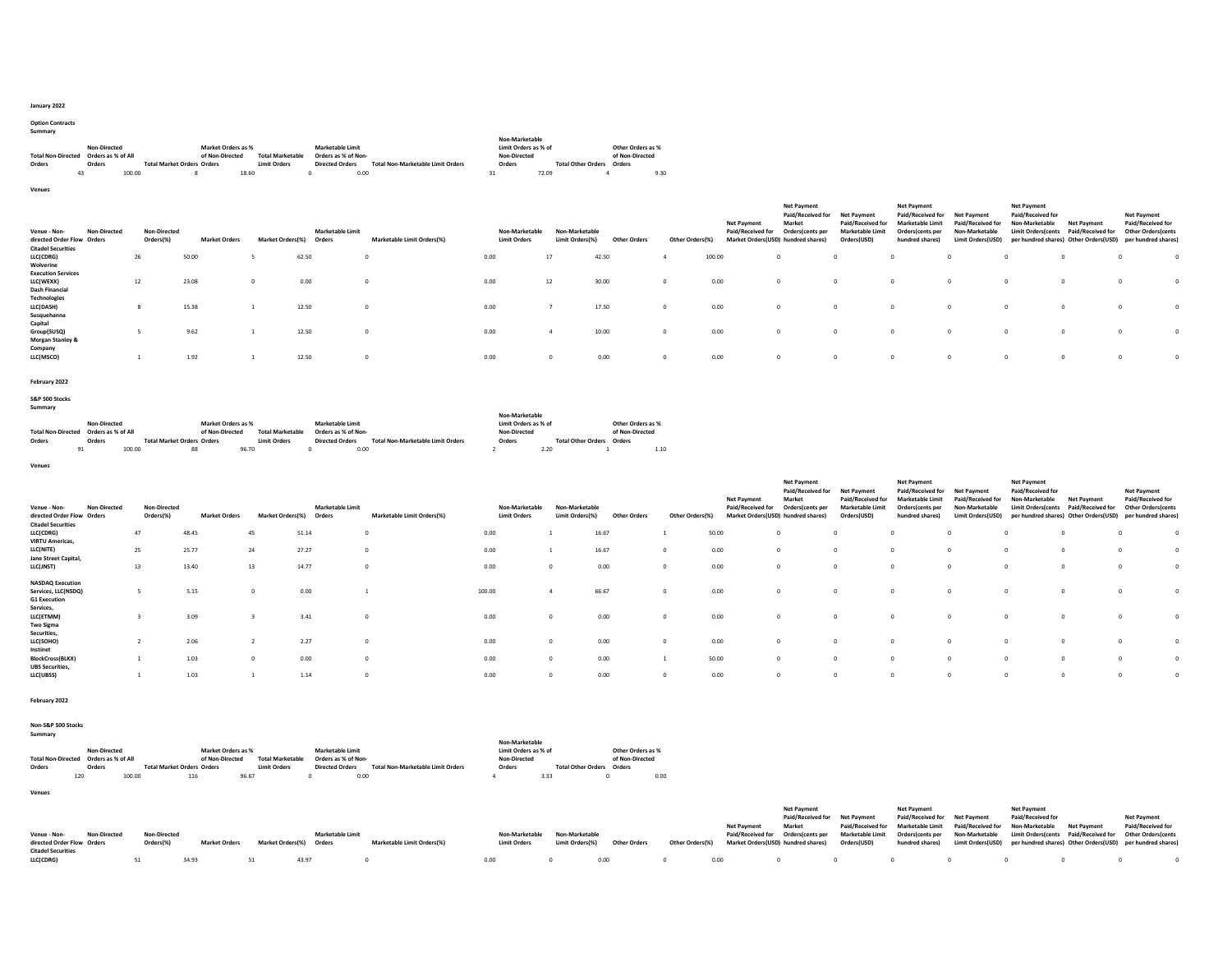| <b>VIRTU Americas,</b>                                                |    |       |             |       |          |      |       |          |        |          |          |          |          |
|-----------------------------------------------------------------------|----|-------|-------------|-------|----------|------|-------|----------|--------|----------|----------|----------|----------|
| LLC(NITE)<br>Jane Street Capital,                                     | 39 | 26.71 | 39          | 33.62 | $\Omega$ | 0.00 | 0.00  |          | 0.00   |          |          |          | $\Omega$ |
| LLC(JNST)                                                             | 20 | 13.70 | 20          | 17.24 | $\Omega$ | 0.00 | 0.00  |          | 0.00   |          |          |          | $\Omega$ |
| Instinet<br><b>BlockCross(BLKX)</b>                                   | 14 | 9.59  | $^{\circ}$  | 0.00  | $\Omega$ | 0.00 | 0.00  | 14       | 100.00 |          |          |          | $\Omega$ |
| <b>New York Stock</b>                                                 |    |       |             |       |          |      |       |          |        |          |          |          |          |
| Exchange(NYSE)<br><b>G1 Execution</b>                                 |    | 6.16  | $^{\circ}$  | 0.00  | $\Omega$ | 0.00 | 56.25 | $\Omega$ | 0.00   | - 0      | n        |          | $\Omega$ |
| Services,<br>LLC(ETMM)                                                |    | 4.11  | -6          | 5.17  | $\Omega$ | 0.00 | 0.00  |          | 0.00   |          | n        |          | $\Omega$ |
| <b>NASDAQ Execution</b><br>Services, LLC(NSDQ)<br><b>Cboe EDGX US</b> |    | 2.74  | $^{\circ}$  | 0.00  | 0        | 0.00 | 25.00 | $\Omega$ | 0.00   | $\Omega$ | $\Omega$ | $\Omega$ | $\Omega$ |
| <b>Equities</b><br>Exchange(EDGX)<br><b>Members</b>                   |    | 1.37  | $^{\circ}$  | 0.00  | $\Omega$ | 0.00 | 12.50 | $\Omega$ | 0.00   |          | $\Omega$ |          |          |
| Exchange(MEMX)                                                        |    | 0.68  | $\mathbf 0$ | 0.00  | $\Omega$ | 0.00 | 6.25  | $\Omega$ | 0.00   | O        | $\Omega$ |          | $\Omega$ |
|                                                                       |    |       |             |       |          |      |       |          |        |          |          |          |          |

```
February 2022
```
Option Contracts Summary

|                           |                    |        |                                   |                                            |      |                     |                        |                                          | Non-Marketable       |       |                                  |                   |       |  |
|---------------------------|--------------------|--------|-----------------------------------|--------------------------------------------|------|---------------------|------------------------|------------------------------------------|----------------------|-------|----------------------------------|-------------------|-------|--|
| Non-Directed              |                    |        | Market Orders as %                |                                            |      | Marketable Limit    |                        |                                          | Limit Orders as % of |       |                                  | Other Orders as % |       |  |
| <b>Total Non-Directed</b> | Orders as % of All |        |                                   | <b>Total Marketable</b><br>of Non-Directed |      |                     | Orders as % of Non-    |                                          | Non-Directed         |       |                                  | of Non-Directed   |       |  |
| Orders                    | Orders             |        | <b>Total Market Orders Orders</b> |                                            |      | <b>Limit Orders</b> | <b>Directed Orders</b> | <b>Total Non-Marketable Limit Orders</b> | Orders               |       | <b>Total Other Orders Orders</b> |                   |       |  |
|                           |                    | 100.00 |                                   |                                            | 6.00 |                     | 0.00                   |                                          |                      | 80.00 |                                  |                   | 14.00 |  |

Venues

| Venue - Non-<br><b>Non-Directed</b><br>directed Order Flow Orders<br><b>Citadel Securities</b> |    | Non-Directed<br>Orders(%) | <b>Market Orders</b> | <b>Market Orders(%)</b> | Marketable Limit<br>Orders | Marketable Limit Orders(%) | Non-Marketable<br><b>Limit Orders</b> | Non-Marketable<br>)rders(%)<br>Limit | <b>Other Order</b> | Other Orders <sup>(9</sup> | <b>Net Payment</b><br>Paid/Received for<br>Market Orders (USD) hundred shares) | <b>Net Payment</b><br>Paid/Received for<br>Market<br>Orders(cents per | <b>Net Payment</b><br>Paid/Received for<br><b>Marketable Limit</b><br>Orders(USD) | <b>Net Payment</b><br>Paid/Received for<br><b>Marketable Limit</b><br>Orders(cents per<br>hundred shares | <b>Net Payment</b><br>Paid/Received for<br>Non-Marketable<br>Limit Orders(USD) | <b>Net Payment</b><br>Paid/Received for<br>Non-Marketable<br><b>Limit Orders cents</b> | <b>Net Payment</b><br>Paid/Received for<br>per hundred shares) Other Orders(USD) | Net Payment<br>Paid/Received for<br><b>Other Orders (cents</b><br>per hundred shares) |          |
|------------------------------------------------------------------------------------------------|----|---------------------------|----------------------|-------------------------|----------------------------|----------------------------|---------------------------------------|--------------------------------------|--------------------|----------------------------|--------------------------------------------------------------------------------|-----------------------------------------------------------------------|-----------------------------------------------------------------------------------|----------------------------------------------------------------------------------------------------------|--------------------------------------------------------------------------------|----------------------------------------------------------------------------------------|----------------------------------------------------------------------------------|---------------------------------------------------------------------------------------|----------|
| LLC(CDRG)                                                                                      | 34 |                           | 43.59                |                         | 33.33                      |                            | 0.00                                  | 33                                   | 48.53              |                            | 0.00                                                                           |                                                                       | $^{\circ}$                                                                        |                                                                                                          |                                                                                |                                                                                        |                                                                                  |                                                                                       |          |
| Susquehanna<br>Capital<br>Group(SUSQ)<br>Wolverine                                             | 19 |                           | 24.36                |                         | 66.67                      |                            | 0.00                                  | 10                                   | 14.71              |                            | 100.00                                                                         |                                                                       | $^{\circ}$                                                                        |                                                                                                          |                                                                                |                                                                                        |                                                                                  |                                                                                       |          |
| <b>Execution Services</b><br>LLC(WEXX)<br><b>Dash Financial</b>                                | 17 |                           | 21.79                |                         | 0.00                       |                            | 0.00                                  | 17                                   | 25.00              | $\Omega$                   | 0.00                                                                           |                                                                       | $^{\circ}$                                                                        |                                                                                                          |                                                                                |                                                                                        |                                                                                  |                                                                                       | $\Omega$ |
| <b>Technologies</b><br>LLC(DASH)<br><b>Morgan Stanley &amp;</b>                                |    |                           | 5.13                 |                         | 0.00                       |                            | 0.00                                  |                                      | 5.88               |                            | 0.00                                                                           |                                                                       | $\Omega$                                                                          |                                                                                                          | $\Omega$                                                                       |                                                                                        |                                                                                  |                                                                                       |          |
| Company<br>LLC(MSCO)                                                                           |    |                           | 5.13                 |                         | 0.00                       |                            | 0.00                                  |                                      | 5.88               | $\circ$                    | 0.00                                                                           |                                                                       | $\circ$                                                                           |                                                                                                          | $\Omega$                                                                       |                                                                                        | $\Omega$                                                                         |                                                                                       | $\Omega$ |

March 2022

S&P 500 Stocks Summary

|                           |                                    |                                   |                 |                         |                        |                                          |                      | Non-Marketable            |                   |  |  |  |  |
|---------------------------|------------------------------------|-----------------------------------|-----------------|-------------------------|------------------------|------------------------------------------|----------------------|---------------------------|-------------------|--|--|--|--|
|                           | Non-Directed<br>Market Orders as % |                                   |                 |                         | Marketable Limit       |                                          | Limit Orders as % of |                           | Other Orders as % |  |  |  |  |
| <b>Total Non-Directed</b> | Orders as % of All                 |                                   | of Non-Directed | <b>Total Marketable</b> | Orders as % of Non-    |                                          | Non-Directed         |                           | of Non-Directed   |  |  |  |  |
| Orders                    | Orders                             | <b>Total Market Orders Orders</b> |                 | <b>Limit Orders</b>     | <b>Directed Orders</b> | <b>Total Non-Marketable Limit Orders</b> | Orders               | <b>Total Other Orders</b> | Orders            |  |  |  |  |
|                           | 100.00                             | 146                               | 97.99           |                         |                        | 0.00                                     |                      | 1.30                      | 0.67              |  |  |  |  |

Venues

| <b>Non-Directed</b><br>Venue - Non-<br>directed Order Flow Orders<br><b>Citadel Securities</b> | <b>Non-Directed</b><br>Orders(%) | <b>Market Orders</b> | Market Orders(%) | <b>Marketable Limit</b><br>Orders | Marketable Limit Orders(%) | Non-Marketable<br><b>Limit Orders</b> | Non-Marketable<br>Limit Orders(%) | <b>Other Orders</b> | Other Orders(%) | <b>Net Payment</b><br>Paid/Received<br>for | <b>Net Payment</b><br>Paid/Received for<br>Market<br>Orders(cents per<br>Market Orders(USD) hundred shares) | Net Payment<br>Paid/Received for<br><b>Marketable Limit</b><br>Orders(USD) | <b>Net Payment</b><br>Paid/Received for<br><b>Marketable Limit</b><br>Orders(cents per<br>hundred shares) | <b>Net Payment</b><br><b>Paid/Receive</b><br>Non-Marketable<br>Limit Orders(USD) | <b>Net Payment</b><br>Paid/Received for<br>Non-Marketable<br><b>Limit Orders(cents</b> | <b>Net Payment</b><br>Paid/Received<br>per hundred shares) Other Orders(USD) | <b>Net Payment</b><br>Paid/Received for<br><b>Other Orders (cents</b><br>per hundred shares) |              |
|------------------------------------------------------------------------------------------------|----------------------------------|----------------------|------------------|-----------------------------------|----------------------------|---------------------------------------|-----------------------------------|---------------------|-----------------|--------------------------------------------|-------------------------------------------------------------------------------------------------------------|----------------------------------------------------------------------------|-----------------------------------------------------------------------------------------------------------|----------------------------------------------------------------------------------|----------------------------------------------------------------------------------------|------------------------------------------------------------------------------|----------------------------------------------------------------------------------------------|--------------|
| LLC(CDRG)                                                                                      | 55                               | 32.93                | 52               | 35.62                             |                            | 0.00                                  |                                   | 10.00               |                 | 100.00                                     |                                                                                                             |                                                                            |                                                                                                           |                                                                                  |                                                                                        |                                                                              |                                                                                              | $\Omega$     |
| <b>VIRTU Americas,</b>                                                                         |                                  |                      |                  |                                   |                            |                                       |                                   |                     |                 |                                            |                                                                                                             |                                                                            |                                                                                                           |                                                                                  |                                                                                        |                                                                              |                                                                                              |              |
| LLC(NITE)                                                                                      | 39                               | 23.35                | 39               | 26.71                             |                            | 0.00                                  |                                   | 0.00                |                 | 0.00                                       |                                                                                                             |                                                                            |                                                                                                           |                                                                                  |                                                                                        |                                                                              |                                                                                              | $\mathbf{0}$ |
| Jane Street Capital,<br>LLC(JNST)<br><b>G1 Execution</b>                                       | 29                               | 17.37                | 29               | 19.86                             |                            | 0.00                                  |                                   | 0.00                |                 | 0.00                                       |                                                                                                             |                                                                            |                                                                                                           |                                                                                  |                                                                                        |                                                                              |                                                                                              | $\Omega$     |
| Services,<br>LLC(ETMM)                                                                         | 20                               | 11.98                | 20               | 13.70                             |                            | 0.00                                  |                                   | 0.00                |                 | 0.00                                       |                                                                                                             |                                                                            |                                                                                                           |                                                                                  |                                                                                        |                                                                              |                                                                                              | $\Omega$     |
| <b>NASDAQ Execution</b><br>Services, LLC(NSDQ)<br><b>Two Sigma</b>                             | 18                               | 10.78                |                  | 0.00                              |                            | 0.00                                  | 18                                | 90.00               |                 | 0.00                                       |                                                                                                             |                                                                            |                                                                                                           |                                                                                  |                                                                                        |                                                                              |                                                                                              | $^{\circ}$   |
| Securities,<br>LLC(SOHO)                                                                       |                                  | 3.59                 |                  | 4.11                              |                            | 0.00                                  |                                   | 0.00                |                 | 0.00                                       |                                                                                                             |                                                                            |                                                                                                           |                                                                                  |                                                                                        |                                                                              |                                                                                              | $\Omega$     |

March 2022

Non-S&P 500 Stocks Summary